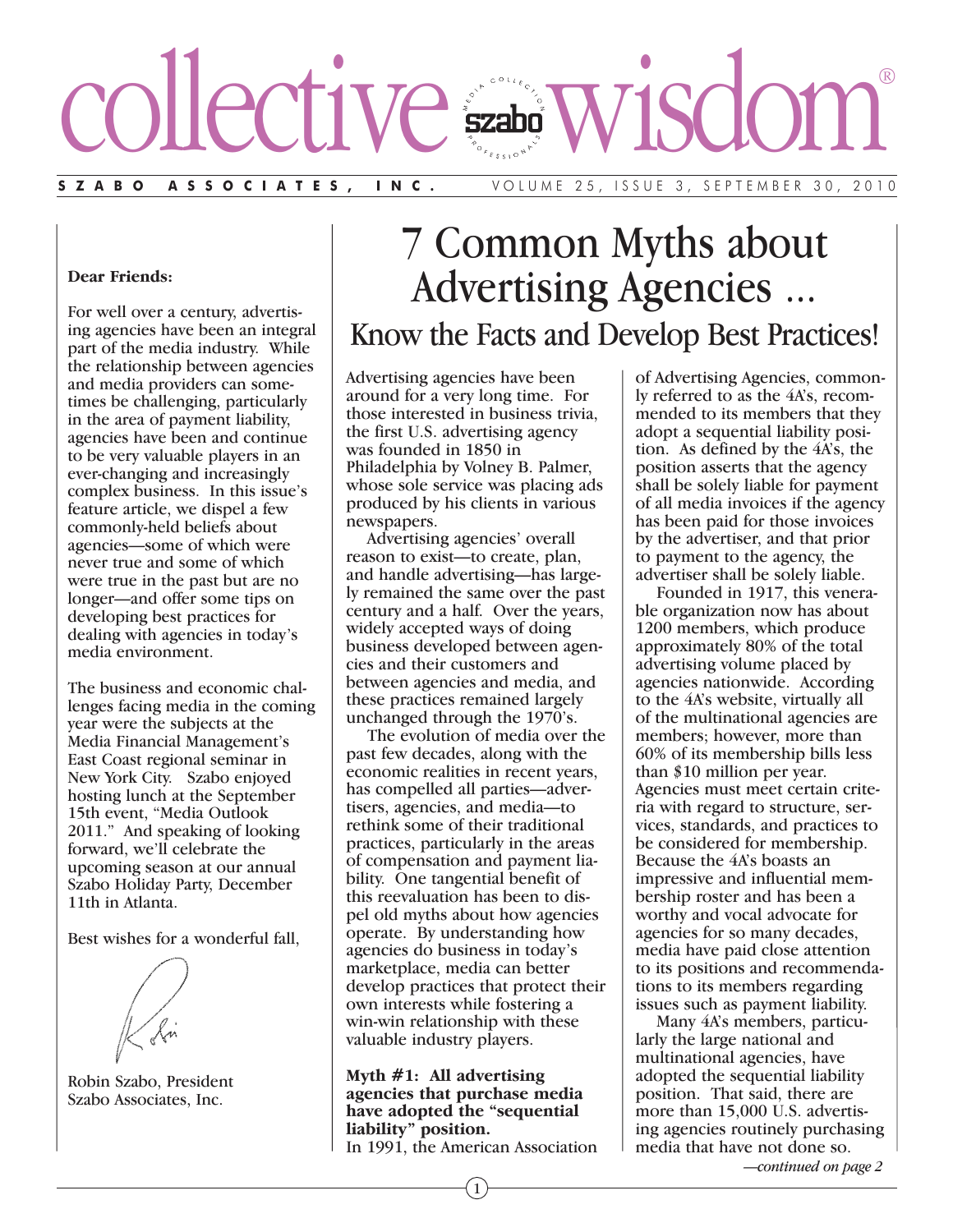### *7 Common Myths—*

#### *—continued from page 1*

These agencies accept media providers' terms and conditions. Most media providers today have adopted a joint and several liability position, which holds all parties—the advertiser, agency, and buying service (if applicable)—liable until media receives payment.

#### **Myth #2: Advertising agencies need more time than direct accounts to pay for media purchases.**

Agencies bill on estimate, either on credit with 30-day terms or cash-in-advance, at the time the media order is placed. Unless the agency has agreed with the advertiser to extend its payment terms, most agency invoices should have been paid by the time the agency receives media invoices. Generally, it is the advertiser who requests longer payment terms from the agency.

**Myth #3: An advertising agency's sole compensation is the standard 15% agency commission, received when the agency purchases media.** Media commissions once were the predominant method of agency compensation. The method was based on the idea that the agency, as a result of its efforts on behalf of the advertiser, would profit as the advertiser's business grew. The reverse would also be true, with agency revenues stagnating or dropping if the advertiser's business failed to grow and media budgets shrank. A second basis for the method was the assumption that the advertiser would maintain a certain advertising to sales ratio. Since the efforts required to service clients were not always commensurate to the size of media buys, the commission method often resulted in big advertisers with fat media budgets paying disproportionately high payments to agencies, thereby subsidizing small advertisers, which paid disproportionately low payments.

As media costs began to soar in the late 1980's, particularly for television, advertisers paying huge commissions to agencies began to revisit their agency compensation arrangements. Also, by that time, many national agencies had become parts of publicly traded holding companies, making predictable revenues more important. For these reasons, a shift began in the early 1990's to a fee-based model, which is based on hourly rates, project fees, or monthly retainers, alone or in combination.

There has been much discussion and debate in recent years about "value-based compensation," which links the agency's compensation entirely to the value (as defined by both parties) that the agency provides the advertiser. The model has met resistance because it relies totally on results, putting the agencies in the position of "betting it all" on an outcome that is difficult to define or measure and that may or may not be attributable to advertising.

"Performance incentives," on the other hand, have gained ground among advertisers as a way to motivate and reward agencies. Unlike its value-based cousin, the performance incentive model usually adds the incentive bonus to a fee- or commissionbased structure.

According to a 2010 survey of major marketers by the Association of National Advertisers, traditional commissions now account for only 3% of compensation plans. Approximately 75% of agency compensation agreements use the fee-based model, and less than 1% use the value-based model. The ANA survey also showed that 46% use performance incentives, a practice that is much more prevalent among large advertisers spending more than \$30 million per year. A whopping 70% of large advertisers use performance incentives with at least one of their agencies, compared to only 8% of those spending under \$30 million per year. ANA also reported that the two most widely used criteria for incentives are agency performance reviews and sales goals.

#### **Myth #4: Since the advertising agency checks the creditworthiness of the advertiser, the media provider doesn't need to.**

Whether your organization adheres strictly to a joint and several liability position or accepts a sequential liability position, determining the advertiser's creditworthiness can save you a lot of grief if nonpayment occurs. If you hold a joint and several position, you want to have the option of pursuing any and all parties involved until your invoice is paid. If you have agreed to an agency's sequential liability position, and the agency has not paid you because it has not been paid by the advertiser, your best recourse may be to pursue the advertiser for payment. In this scenario, your chances of getting payment directly from the advertiser are severely diminished if the advertiser has gone bankrupt or is facing deep financial distress. If you hold a joint and several liability position and the agency, having received payment from the advertiser, goes out of business, you may still be able to seek payment from the advertiser since the advertiser received a benefit from the media buy. In any case, the additional protections afforded by evaluating the creditworthiness of both the agency and advertiser are well worth the extra effort.

#### **Myth #5: Advertising agencies have a fiduciary responsibility to pay media providers when they are paid by the advertiser.**

An agency is not a fiduciary, which by legal definition is "one often in a position of authority who obligates himself or herself to act on behalf of another and assumes a duty to act in good faith and with care, candor, and loyalty in fulfilling the obligation." In simple terms, the advertiser generally does not entrust funds to the agency to pay media on its behalf.

Agencies treat media money received by the advertiser as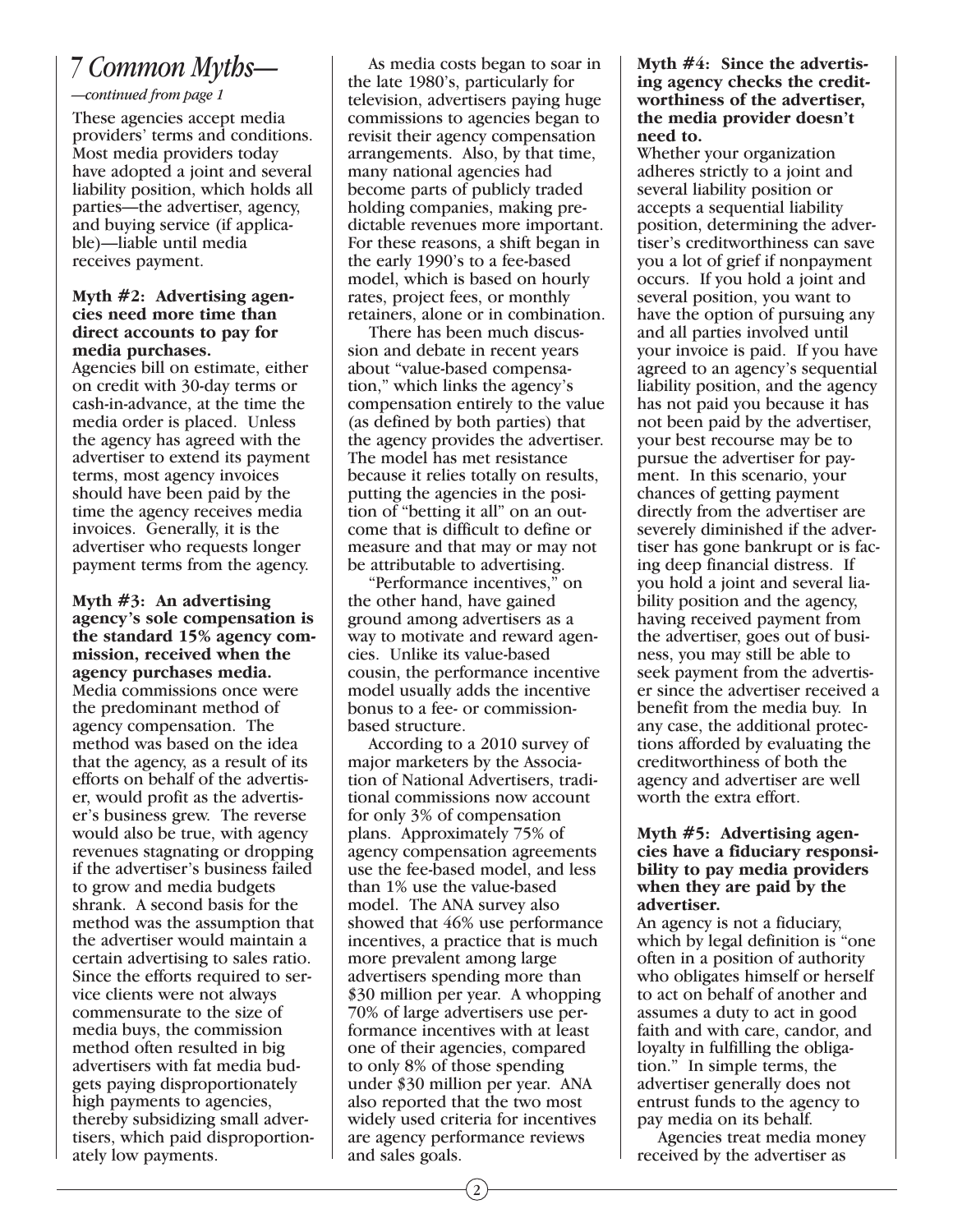"general" commingled funds, not as segregated funds held in trust for the media provider. Agencies can do whatever they wish with the funds they receive from advertisers. They can also pledge as collateral any accounts receivable that are due them.

**Myth #6: Advertising agencies provide advertisers with detailed billing, which includes the names of the media companies from which space/time was purchased and the individual amounts due each.**

Most billing to advertisers is not detailed and may only reference a particular campaign and month. This practice makes it very difficult for a media property to look at an invoice received by the advertiser from the agency—which may include amounts due any number of unnamed media providers—and determine which portion is theirs. It also makes it difficult to determine the amount that the advertiser paid the agency for a specific buy, or to try to

collect from the advertiser if an agency has gone out of business.

#### **Myth #7: Advertising agencies are "agents for a disclosed principal."**

In order to properly define the agency's role and to further reduce its exposure in the event of an advertiser's default, the 4A's has suggested to its member agencies that they include in their client agreements a clause that, for media and production purchases, the agency is functioning as an agent for a disclosed principal. By law, a person or entity acting as an agent for a disclosed principal is not liable for the contract debt of the disclosed principal.

As intimidatingly legal as this clause may appear, simply saying that you are an agent does not make you one. Without proper documented authority, an agency cannot bind its client, the advertiser, to any agreement.

#### **Best Practices.**

Now, after all of this "myth-busting," how can media use this information to improve their practices in

3



"Sales wants to renegotiate the compensation agreement, Boss. He's thinking base plus commission, plus a fee for each service that diminishes his self-esteem, plus an incentive bonus for agreeing to put up with us for yet another year."

dealing with agencies? Here are a few suggestions:

*1. Include a joint and several liability clause on all correspondence with the agency.* This position best protects your organization in the event of nonpayment by either the advertiser or agency.

*2. Engage the advertiser as a participating player in the media buying process.* This practice will significantly lower media's risks associated with advertiser creditworthiness and payment liability. Advertisers generally have preferred to remain insulated from the media buying process to avoid being considered a "principal." As such, the courts could hold them liable for the actions of the advertising agency acting as the agent on the principal's behalf. (Agencies, on the other hand, prefer to be regarded as an "agent" rather than an independent contractor.) Because of their reluctance, advertisers should be made aware of the benefits that derive from an active partnership with media.

Advertisers that allow media providers to become acquainted with their businesses and with their agency agreements reduce the likelihood that media will pursue them for payment if they have honored the agreement and the agency fails to pay media. Advertisers that are true players require detailed billing and "police" their agencies to make sure the media portion is paid on a timely basis, thereby avoiding the problem in the first place.

Agencies can also benefit from this cooperation. Since the agency is the party with which the advertiser contracted, the agency should be the primary source of information on the advertiser and should be willing to share results of its credit evaluation with the media provider. If the media provider approves the advertiser, who then fails to pay the agency, that agency is